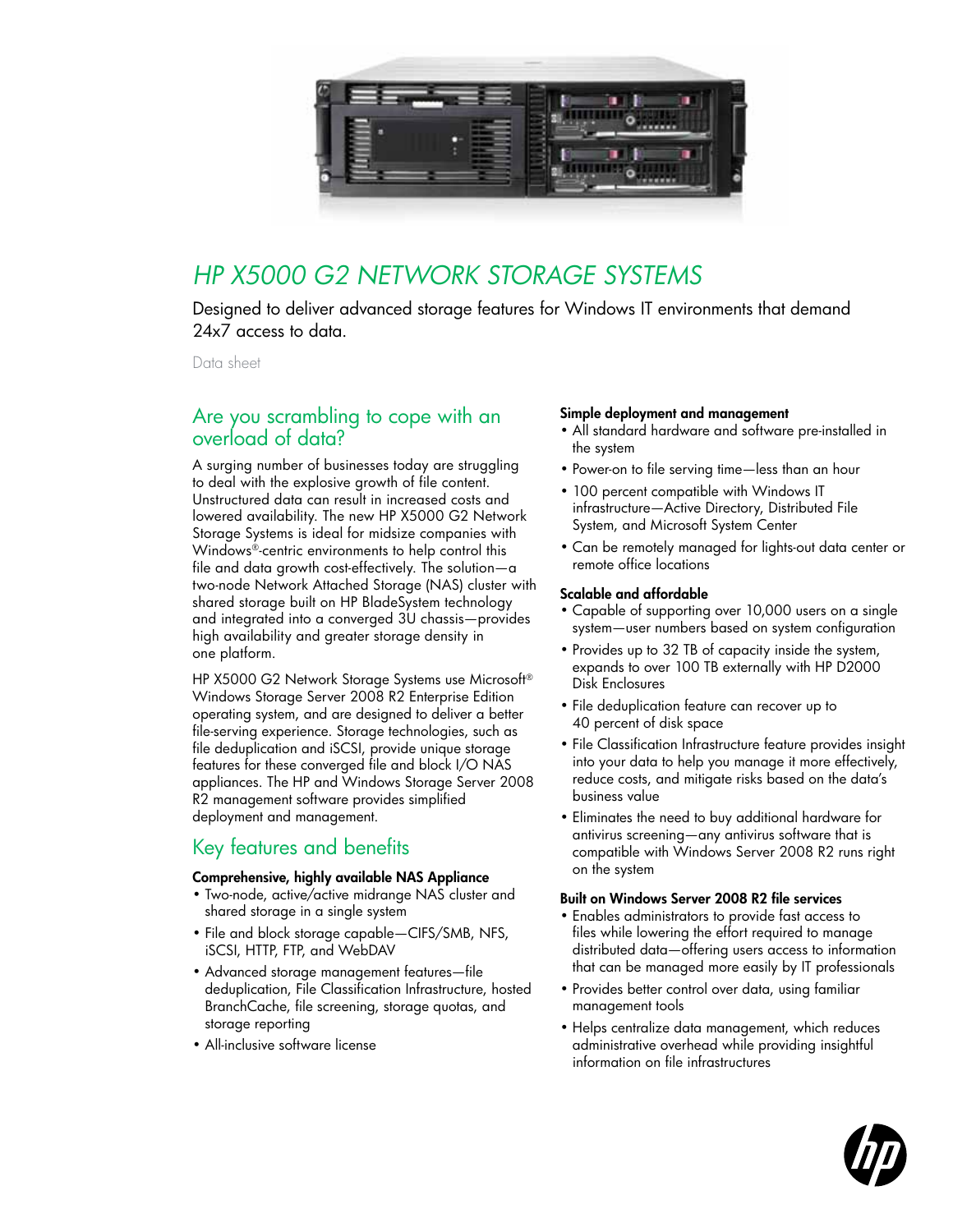# HP X5000 G2 Network Storage Systems

| <b>Product name</b>                 | HP X5000 G2 Network Storage Systems                                                                                                                                                                                                                                                                                                           |  |  |  |
|-------------------------------------|-----------------------------------------------------------------------------------------------------------------------------------------------------------------------------------------------------------------------------------------------------------------------------------------------------------------------------------------------|--|--|--|
| <b>Model differentiator</b>         | Two X5460sb server blades and eight 1 TB 6G 7.2K LFF MDL SAS HDDs in 3U chassis<br>Two X5460sb server blades and eight 2 TB 6G 7.2K LFF MDL SAS HDDs in 3U chassis<br>Two X5460sb server blades and sixteen 2 TB 6G 7.2K LFF MDL SAS HDDs in 3U chassis<br>Two X5460sb server blades and sixteen 600 GB 6G 15K LFF ENT SAS HDDs in 3U chassis |  |  |  |
| Drive description                   | 8 LFF SAS and 4 SFF SAS<br>16 LFF SAS and 4 SFF SAS<br>2 SFF SAS per server blade included for O/S mirror only                                                                                                                                                                                                                                |  |  |  |
| Drive type                          | Supports<br>300 GB 6G 10K SFF Dual-port ENT SAS<br>600 GB 6G 15K LFF Dual-port ENT SAS<br>1 TB 6G 7.2K LFF Dual-port MDL SAS<br>2 TB 6G 7.2K LFF Dual-port MDL SAS                                                                                                                                                                            |  |  |  |
| Processor                           | Standard two Intel® Xeon® (4 core); one Intel Xeon E5620 per X5460sb server blade, maximum two per server blade                                                                                                                                                                                                                               |  |  |  |
| Processor cache                     | 12 MB L3 per processor per X5460sb server blade                                                                                                                                                                                                                                                                                               |  |  |  |
| Memory                              | Standard 48 GB DDR3 registered (RDIMM) with ECC capabilities; 24 GB per X5460sb server blade, maximum up to 96 GB per server blade                                                                                                                                                                                                            |  |  |  |
| Capacity                            | Maximum 32 TB Raw Internal SAS, depending on model                                                                                                                                                                                                                                                                                            |  |  |  |
| <b>Storage expansion options</b>    | Up to four D2600 or four D2700 Disk Arrays, cannot be intermixed                                                                                                                                                                                                                                                                              |  |  |  |
| Network controller                  | Two 10GbE NC553i FlexFabric, 2 ports per controller<br>Two 1GbE NC365T, 4 ports per controller<br>One 1GbE NC382m Multifunction, 2 ports per controller                                                                                                                                                                                       |  |  |  |
| Storage controllers                 | Two Smart Arrays P410i/256 MB<br>Two P1210m 6 Gbps SAS Controller 1 GB FBWC<br>One SA P410i per server blade for internal SAS drives (O/S mirror);<br>One P1210m per server blade for internal and external SAS data drives                                                                                                                   |  |  |  |
| <b>Expansion slots</b>              | Two PCI slots-occupied by NC365T NICs                                                                                                                                                                                                                                                                                                         |  |  |  |
| Number of users                     | 100-10000 range, depending on number of drives, RAID and LUN configurations                                                                                                                                                                                                                                                                   |  |  |  |
| <b>Compatible operating systems</b> | Windows Storage Server 2008 R2 (SP1), Enterprise x64 edition pre-installed                                                                                                                                                                                                                                                                    |  |  |  |
| Management                          | MMC-based management interface accessible via HTTPS, Remote Desktop, Integrated Lights-Out (iLO) remote management                                                                                                                                                                                                                            |  |  |  |
| Form factor                         | 3U                                                                                                                                                                                                                                                                                                                                            |  |  |  |
| Warranty (parts-labor-onsite)       | 3/3/3                                                                                                                                                                                                                                                                                                                                         |  |  |  |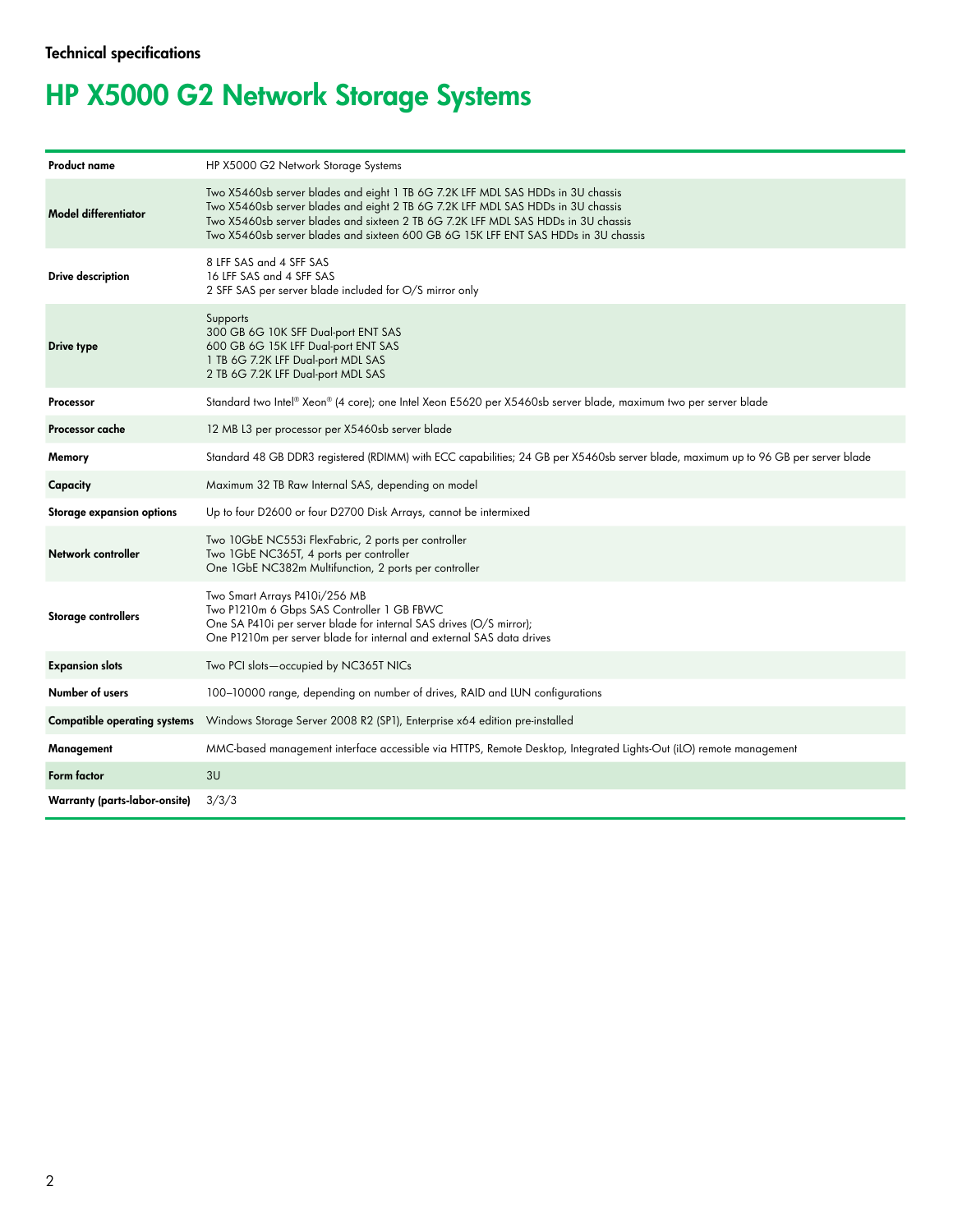| <b>Better together/Attach</b>                   |                                   |                                                                                                                                                                                                                                                                                                                                                                                                                                                                                                                                                                                 |      |
|-------------------------------------------------|-----------------------------------|---------------------------------------------------------------------------------------------------------------------------------------------------------------------------------------------------------------------------------------------------------------------------------------------------------------------------------------------------------------------------------------------------------------------------------------------------------------------------------------------------------------------------------------------------------------------------------|------|
| The total package-<br>Solution value statements | <b>HP Insight Foundation</b>      | Managing the growing number of servers can be complex and expensive for your<br>organization. IT managers need to address changing business needs with tools that meet<br>the challenges of managing today's complex data centers.<br>HP provides management solutions that are designed to simplify a server's installation,<br>configuration, and maintenance throughout the entire server lifecycle. This provides the<br>customer with higher levels of operational efficiency and highly reliable systems. For more<br>information visit, http://www.hp.com/go/foundation. | Opt. |
|                                                 | HP Insight Control                | HP Insight Control, a product option, delivers essential infrastructure management that can<br>help save time and money. It works by making it easy to deploy, migrate, monitor, remote<br>control, and manage your IT infrastructure through a single, simple management console.<br>For more information, visit http://www.hp.com/qo/insightcontrol.                                                                                                                                                                                                                          | Opt. |
| The total package-Software                      | <b>HP Data Protector software</b> | HP data protection software reduces backup and recovery complexity and cost by<br>protecting virtual and physical applications—whether you have one server or thousands.<br>For more information, visit http://www.hp.com/go/dataprotector.                                                                                                                                                                                                                                                                                                                                     | Opt. |
|                                                 | HP Storage Mirroring software     | HP Storage Mirroring software provides host-based replication and failover for enterprise<br>and midrange customers seeking a flexible, cost-effective protection strategy. This software<br>does not need special hardware to run and utilizes existing LAN or WAN infrastructure<br>thus saving time, additional investment, and maintenance.<br>For more information, visit http://h18006.www1.hp.com/products/storage/software/sm/<br>index.html?jumpid=req R1002 USEN.                                                                                                     | Opt. |
|                                                 |                                   |                                                                                                                                                                                                                                                                                                                                                                                                                                                                                                                                                                                 |      |

Included services with warranty HP X5000 G2 Network Storage Systems come with a standard 3-3-3 warranty plus 1 year of HP Software Support, standard 9x5 business hours

QuickSpecs URL http://h18000.www1.hp.com/products/quickspecs/14154\_div/14154\_div.pdf

## HP Services

Tap into the HP support services advantage, backed by the strategic and technical know-how of our consulting experts—for a single source solution that makes the most of your investments. Depending on your individual support requirements, choose from three levels of care that cover the entire lifecycle to better address your needs:

#### Optimized Care service recommendations

Delivers best performance and stability through deployment and proactive management practices

- HP Installation and Startup Service for X5000 G2 Storage Systems
- • 3-Year HP Support Plus 24
- Proactive Select-90 credits
- • Optional related services: HP Entry Storage Data Migration Service for Windows

Standard Care service recommendations

Maintains high level of uptime, along with expert help to cut the cost and complexity of implementation and support

- HP Installation and Startup Service for X5000 G2 Storage Systems
- • 3-Year HP Support Plus 24
- Proactive Select-60 credits
- • Optional related services: HP Entry Storage Data Migration Service for Windows

#### Basic Care service recommendations

#### Minimum recommended support

- HP Installation and Startup Service for X5000 G2 Storage Systems
- • 3-Year HP Support Plus 24
- Proactive Select-30 credits
- • Optional related services: HP Entry Storage Data Migration Service for Windows

If none of our support recommendations meet your needs, we can tailor a service solution for your unique support requirements. Only HP brings together expertise, proactive and business critical support, and a strong partner network. Additionally, we offer a full set of infrastructure services designed to power a converged infrastructure. For more information about storage used by business critical applications running on virtualized and x86 infrastructures, please visit http://www.hp.com/services/storage.

Redefine the way in which your data is managed while managing costs more effectively. Visit www.hp.com/go/x5000-g2